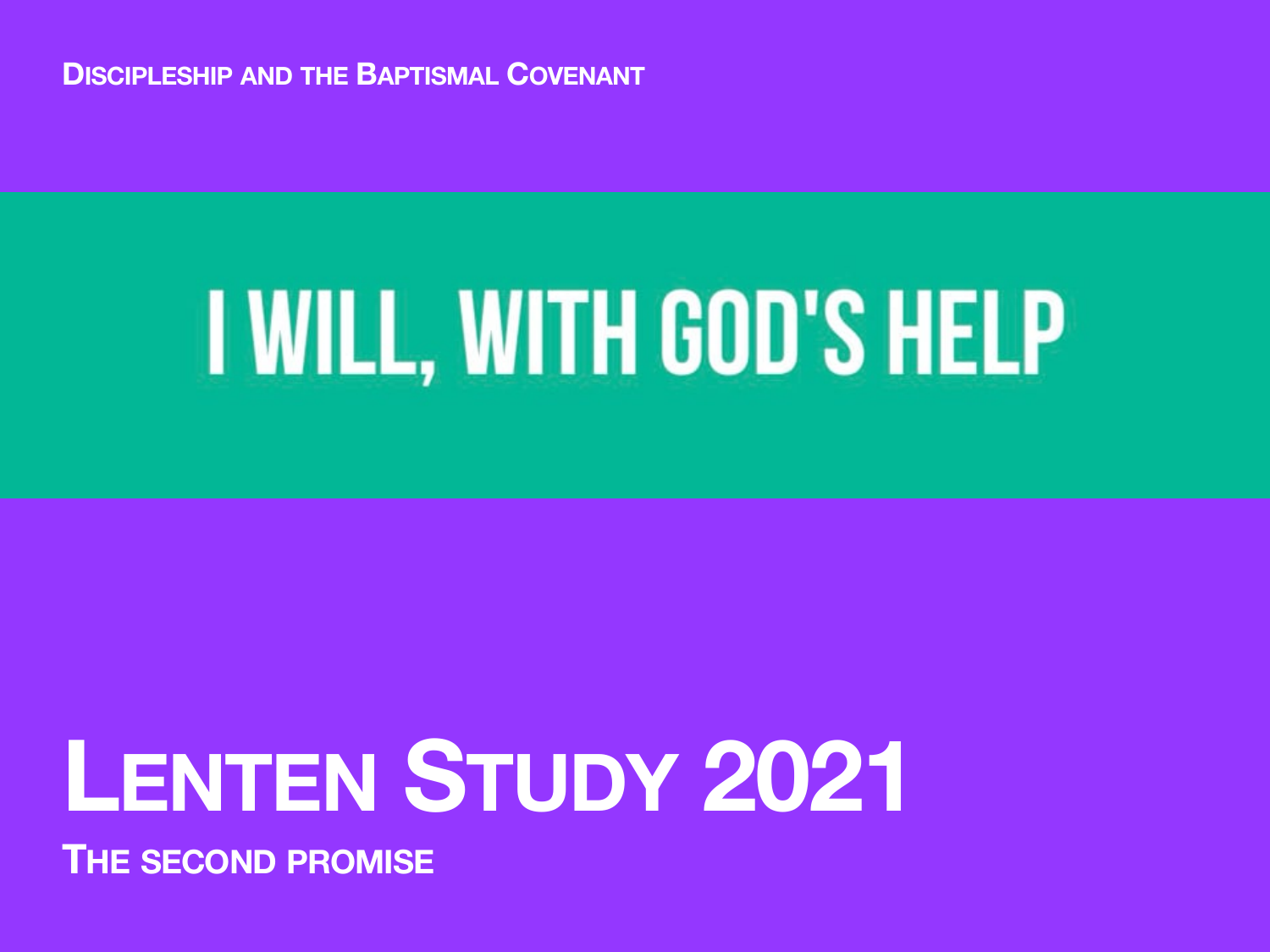

#### A Fast for the Earth

Fasting is one of the cornerstones of Lenten practice and discipline. The topics of Creation Care are designed to engage and entice us into a deeper relationship with this planet which sustains our very lives.

The weekly focus are:

| Week 1 | Feb 17 - 20    | <b>Meat Fast</b>        |
|--------|----------------|-------------------------|
| Week 2 | Feb 21 - 27    | <b>Consumption Fast</b> |
| Week 3 | Feb 28 - Mar 6 | <b>Food Waste Fast</b>  |
| Week 4 | Mar 7 - 13     | <b>Water Fast</b>       |
| Week 5 | Mar 14 - 21    | <b>Injustice Fast</b>   |
| Week 6 | Mar 21 - 27    | <b>Electricity Fast</b> |
| Week 7 | Mar 28 - Apr 3 | <b>Ignorance Fast</b>   |

These themes will be evident in our prayers and worship. The diocesan Creation Care Resource, and other resources related to Creation are available on our website. Printed copies are available, just leave a message on the church voicemail or send an email and we will make sure you get a copy. At 1pm on Sunday a ZOOM conversation is available for those who want to chat about their experience in this Creation Care Fast.

[ZOOM - https://us02web.zoom.us/j/82843726653?](https://us02web.zoom.us/j/82843726653?pwd=aGRuMzdnQThmRVI1ak82SlZ6ZDh3QT09) [pwd=aGRuMzdnQThmRVI1ak82SlZ6ZDh3QT09](https://us02web.zoom.us/j/82843726653?pwd=aGRuMzdnQThmRVI1ak82SlZ6ZDh3QT09)

Meeting ID: 828 4372 6653 Passcode: 978045

### Bible Study ~ The Baptismal Covenant: The 2nd Promise

Throughout the 2021 calendar year our educational focus is on the Baptismal Promises, what they are and how we live them out in our lives? Throughout Lent we will explore the second baptismal promise:

*Will you persevere in resisting evil and, whenever you fall into sin, repent and return to the ways of Jesus the Christ?*

Wednesday evenings beginning March 3 - until Mar 31 (5 sessions) 7:30 - 8:30 pm

[ZOOM -https://us02web.zoom.us/j/89884083869?](https://us02web.zoom.us/j/89884083869?pwd=YVdPYlZoampMbXA5RXEzcWNwdDdhUT09) [pwd=YVdPYlZoampMbXA5RXEzcWNwdDdhUT09](https://us02web.zoom.us/j/89884083869?pwd=YVdPYlZoampMbXA5RXEzcWNwdDdhUT09)

Meeting ID: 898 8408 3869 Passcode: Lent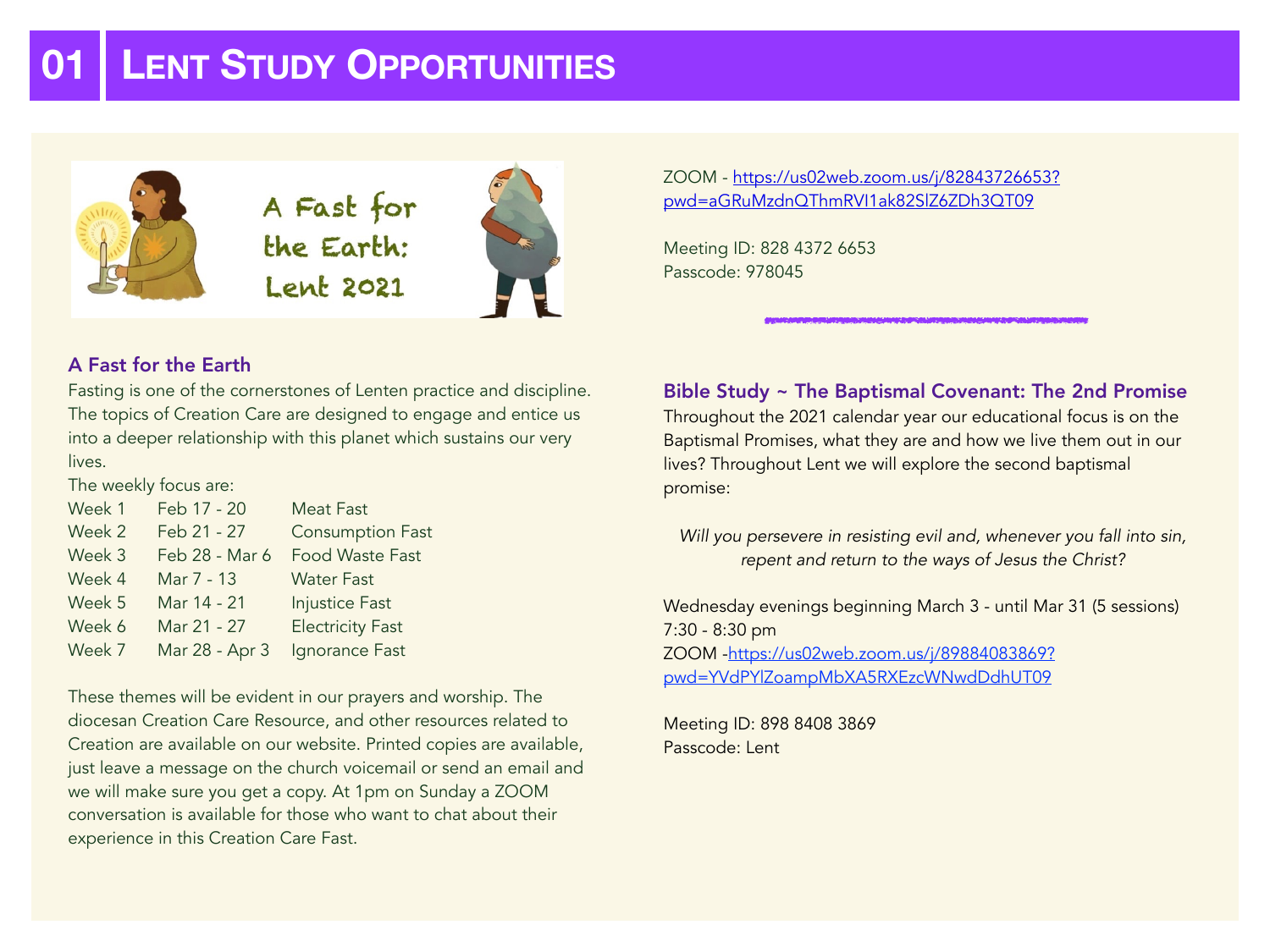#### OPENING PRAYER FOR STUDY

As we gather together to learn, to grow and to change we ask; Gracious God, help us to move into a deeper understanding of your truth. We lay our lives down before you and ask that you would move amongst us. May we all feel safe with each other. Safe to think and question, safe to ask for help, and safe to share our lives with each other and with you. We ask this in the name of Jesus the Christ, Saviour and Redeemer. Amen.

Best Practices for your own study and in a group setting.

- Keep an open heart and mind.
- Remember that there is no one correct interpretation of the sacred text.
- Allow yourself to hear others thoughts, and heartfelt beliefs.
- Welcome questions, ask lots of questions. Listen deeply.
- Read different versions of the sacred text and take note of the differences. Identify whether you are reading a translation or a paraphrase.
- Explore the historical and cultural context of what you are reading.
- Consult a wide theological diversity of commentaries. Traditional and contemporary thoughts.
- Make study a regular part of your faith journey.
- Share only what you feel comfortable sharing.
- Remember that all faith is a living breathing experience and changing our mind or position on a theological premise is not a failure.
- End with Prayer.

#### CLOSING PRAYER FOR STUDY

God of all Creation, your word is a lamp to our feet and a light to our path.

Thank you that we can live in your light and walk in your truth.

May the things that you have revealed and thoughts that we have shared dwell in our hearts and stir us to action.

We ask this in the name of Jesus the Christ, Redeemer, Saviour, Pattern of Life. Amen.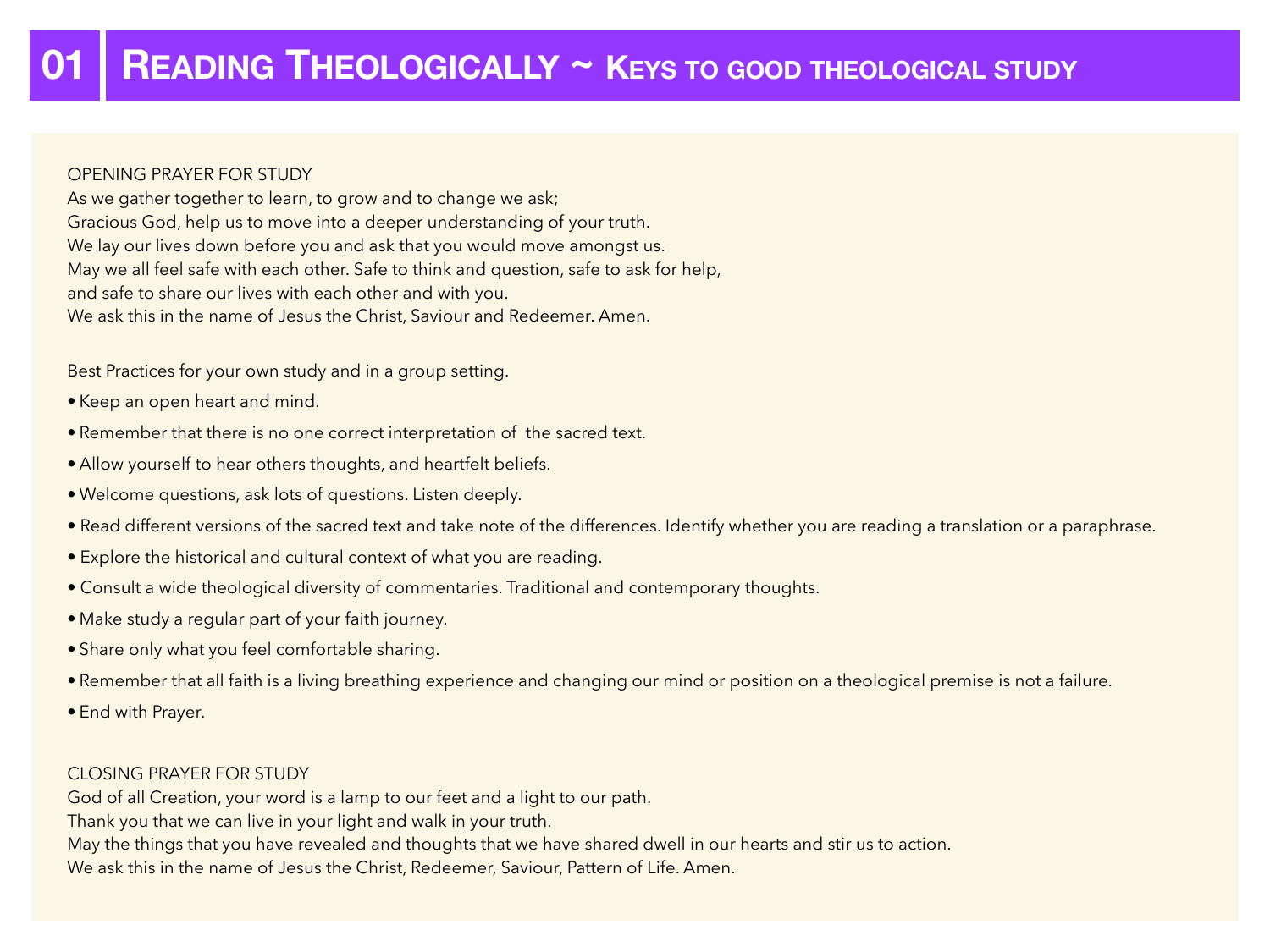# **BAPTISMAL COVENANT**

## THE CREED

| Question      | Do you believe in God?                                                                                                   |
|---------------|--------------------------------------------------------------------------------------------------------------------------|
| <b>Answer</b> | I believe in God, the Father almighty, creator of heaven and earth.                                                      |
| Question      | Do you believe in Jesus the Christ, the Son of God?                                                                      |
| <b>Answer</b> | I believe in Jesus the Christ, God's only Son, our Saviour and Redeemer. Jesus was conceived by the power of             |
|               | the Holy Spirit and born of Virgin Mary. Jesus suffered under Pontius Pilate, was crucified, died, and was buried.       |
|               | He descended to the dead. On the third day he rose again. He ascended into heaven and is seated at the right hand of the |
|               | Creator. Jesus will come again to judge the living and the dead.                                                         |
| Question      | Do you believe in God the Holy Spirit?                                                                                   |
| <b>Answer</b> | I believe in God the Holy Spirit, the holy catholic Church, the communion of saints, the forgiveness of sin,             |
|               | the resurrection of the body, and the life everlasting.                                                                  |

# **THE PROMISES**

| Question      | Will you continue in the apostles' teaching and fellowship, in the breaking of bread, and in the prayers?           |
|---------------|---------------------------------------------------------------------------------------------------------------------|
| <b>Answer</b> | I will with God's help.                                                                                             |
| Question      | Will you persevere in resisting evil and, whenever you fall into sin, repent and return to the ways of              |
|               | Jesus the Christ?                                                                                                   |
| <b>Answer</b> | I will with God's help.                                                                                             |
| Question      | Will you proclaim by word and example the good news of God in Christ?                                               |
| <b>Answer</b> | I will with God's help.                                                                                             |
| Question      | Will you seek and serve Christ in all persons, loving your neighbour as yourself?                                   |
| <b>Answer</b> | I will with God's help.                                                                                             |
| Question      | Will you strive for justice and peace among all people, and respect the dignity of every human person.              |
| <b>Answer</b> | I will with God's help.                                                                                             |
| Question      | Will you strive to safeguard the integrity of God's creation and respect, sustain, and renew the life of the earth? |
| <b>Answer</b> | will with God's help.                                                                                               |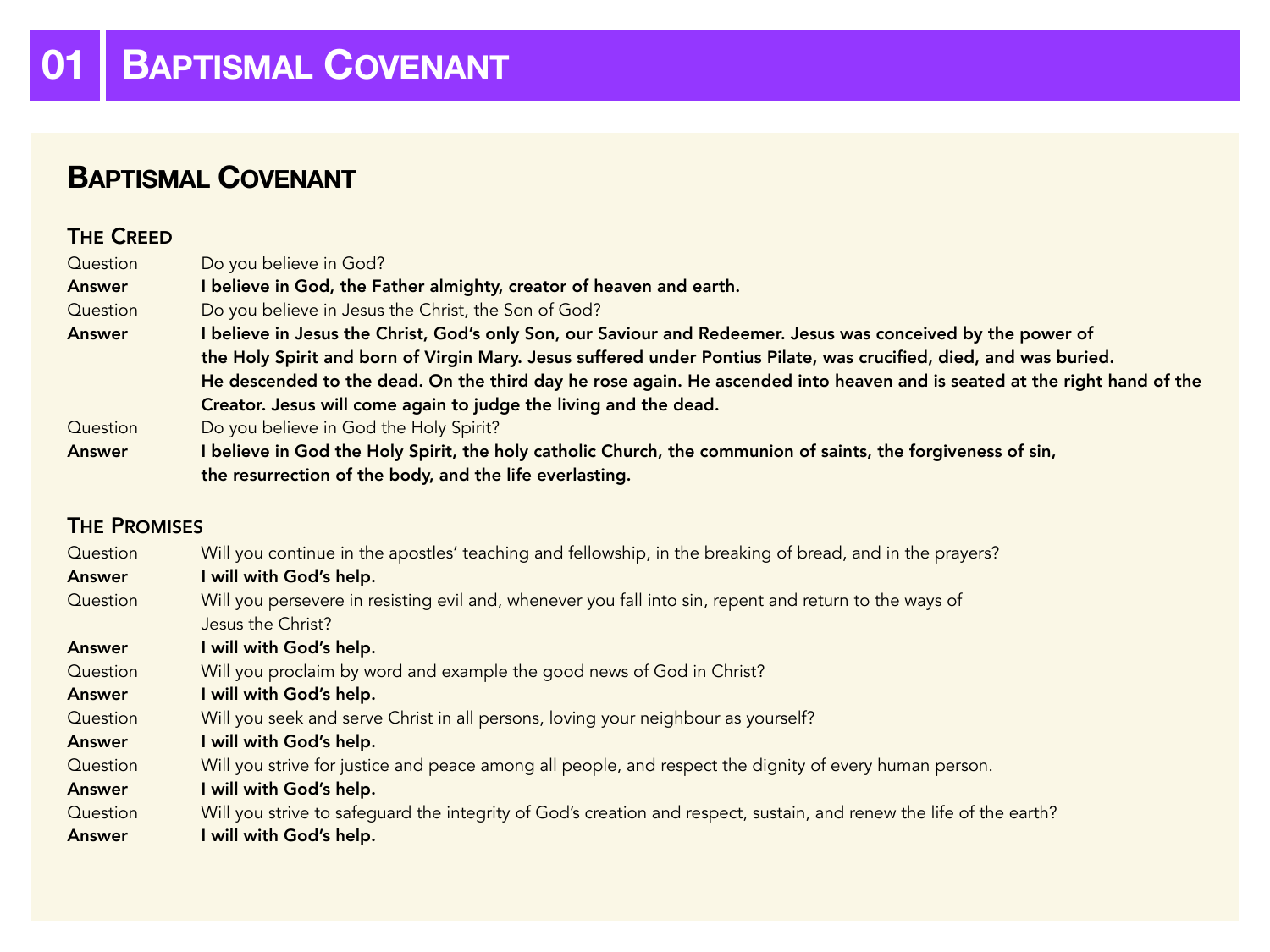# **THE SECOND PROMISE: PERSEVERE**

Will you *persevere* in resisting evil and, whenever you fall into sin, repent and return to the ways of Jesus the Christ? I will with God's help

#### **Questions**

- I. What is perseverance?
- II. When in your life have you had a season of perseverance?
- III. Have you ever persevered or put up with something or someone to keep the peace?
- IV. Name a biblical character whose story is about perseverance?
- V. What does the scripture mean by persevere, and is it different from our concept?
- VI. What are some of the spiritual practices you use to persevere in your faith journey?

Scripture - There are many different translations and paraphrases of the scripture. Reading the same scripture verses from different translations is an excellent way to hear more from the sacred text. [Bible Gateway - https://www.biblegateway.com/passage/?](https://www.biblegateway.com/passage/?search=1+Corinthians+15&version=NIV) [search=1+Corinthians+15&version=NIV](https://www.biblegateway.com/passage/?search=1+Corinthians+15&version=NIV)

The story of Job

Matthew 10:22 Mark 13:13 Luke 8?15 John 6:37; 8:31; 10:28 Romans 5:2-4 Hebrews 12:1-15 Galatians 5:22,23; 6:9 2 Peter 1:5-7 Revelations 2:2-3; 2:19;

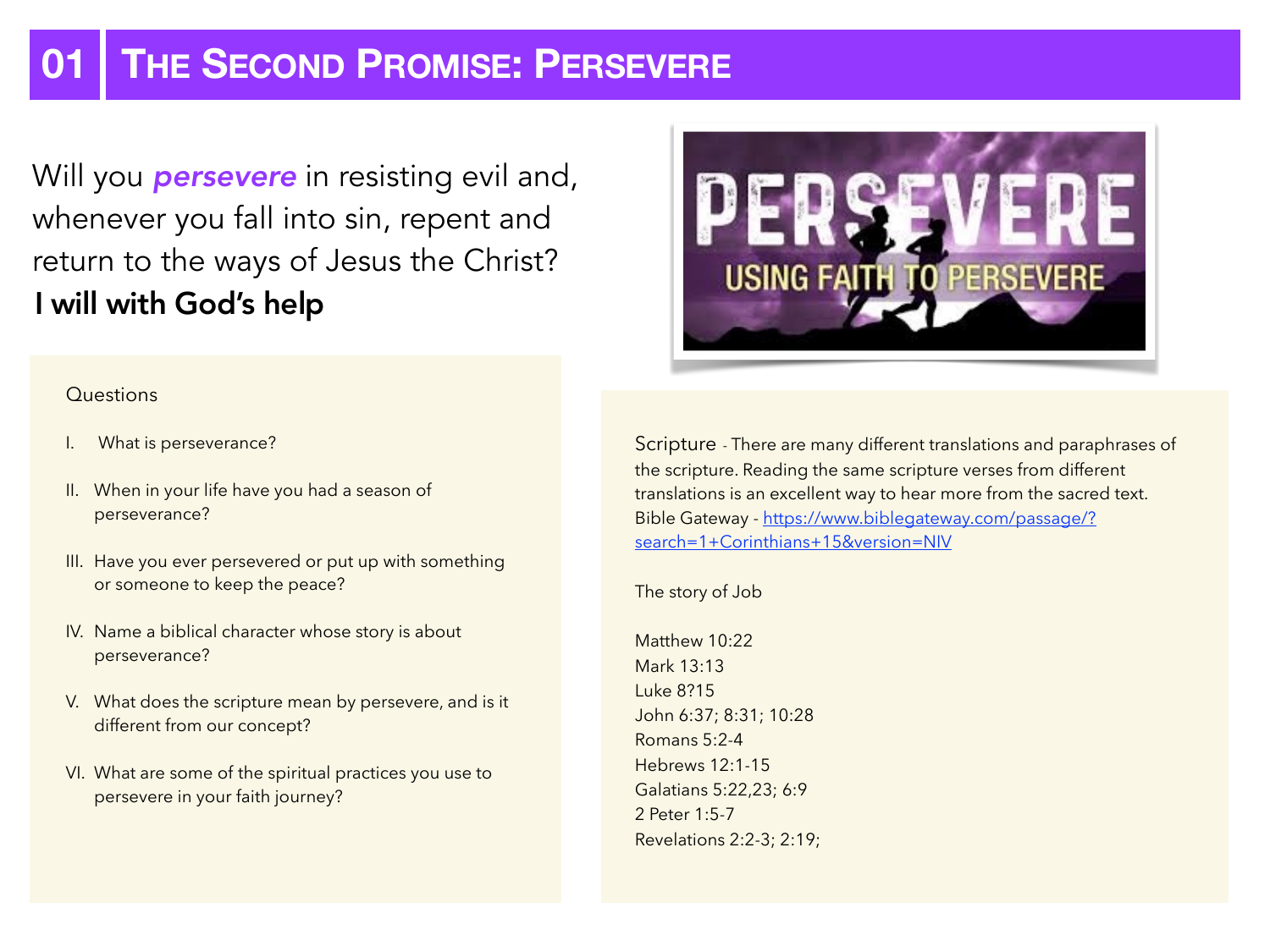# **01 THE SECOND PROMISE: RESISTING EVIL IN OUR PERSON**

Will you persevere in *resisting evil* and, whenever you fall into sin, repent and return to the ways of Jesus the Christ?

# I will with God's help

#### **Questions**

- What is evil and are their different kinds?
- II. What or who is Satan, the Devil, the Evil One?
- III. Who is responsible for evil?
- IV. What does it mean to resist evil?
- V. How do we resist evil?
- Questions for personal reflection
- Have I ever committed and evil act, thought an evil thought?

Has my silence allowed evil to flourish? How? Why was I silent?

# What is Evil?

Evil: an act or person that is corrupt or wicked Suffering: having to undergo unpleasant or traumatic experiences **Natural Evil Moral Evil** Sin Original Sin **The Fall** Freewill

Scripture - There are many different translations and paraphrases of the scripture. Reading the same scripture verses from different translations is an excellent way to hear more from the sacred text.

[Bible Gateway - https://www.biblegateway.com/passage/?](https://www.biblegateway.com/passage/?search=1+Corinthians+15&version=NIV) [search=1+Corinthians+15&version=NIV](https://www.biblegateway.com/passage/?search=1+Corinthians+15&version=NIV)

Deuteronomy 21:18-21 Leviticus 20:23 Psalm 34:16 Proverbs 6:16-19

Matthew 4:1-11 Luke 12:1 Romans 6:23; 13:1-4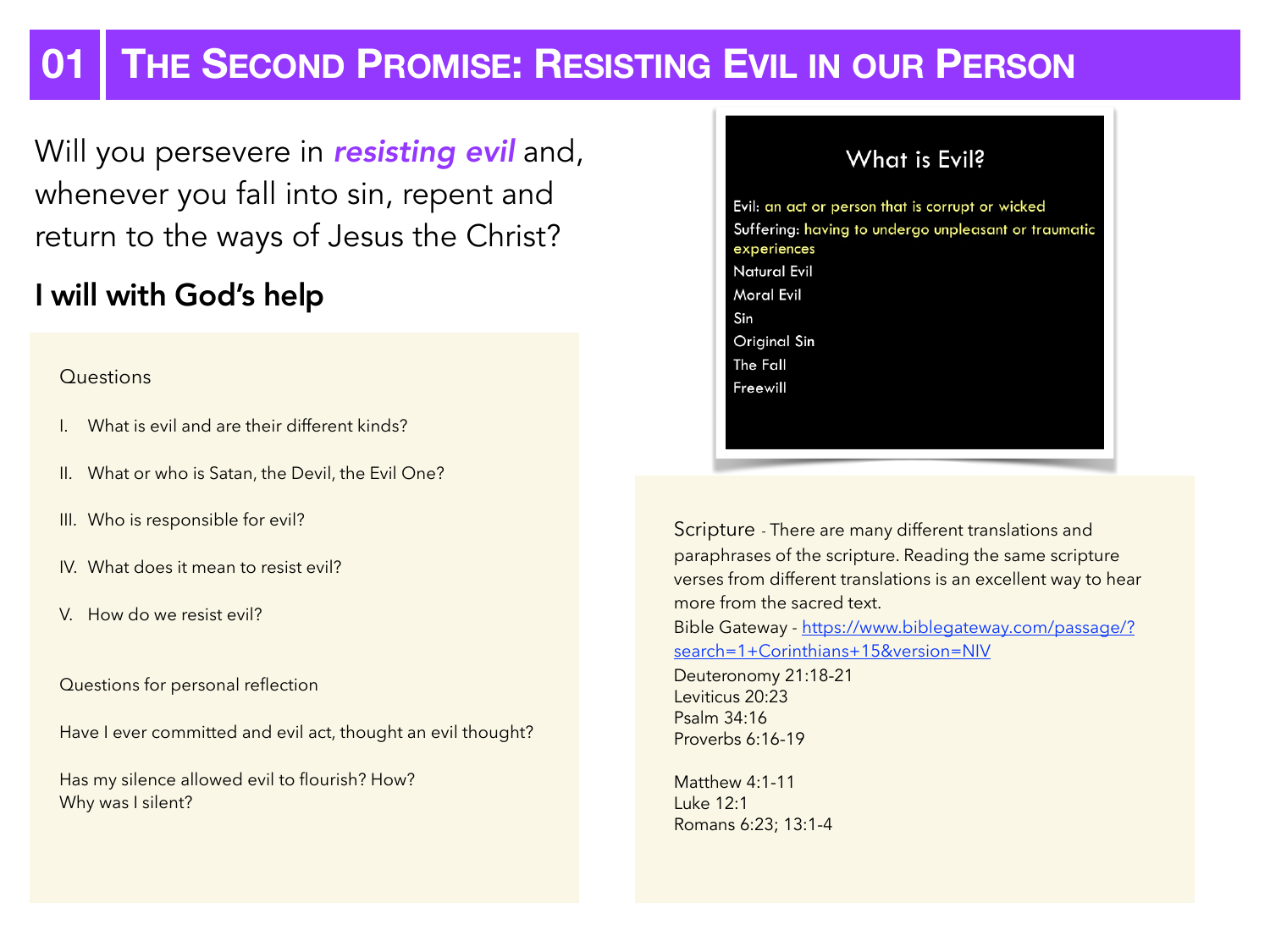# **THE SECOND PROMISE: RESISTING STRUCTURAL EVIL**

Will you persevere in *resisting evil* and, whenever you fall into sin, repent and return to the ways of Jesus the Christ?

# I will with God's help

#### **Questions**

- What is structural evil? Give an example?
- II. How does is develop and flourish?
- III. Can you give an example of structural evil from the scriptures?
- IV. How can we resist it? Have we been conditioned and/or taught by the structural evil in our society?

What questions do you have about structural evil?



Scripture - There are many different translations and paraphrases of the scripture. Reading the same scripture verses from different translations is an excellent way to hear more from the sacred text. [Bible Gateway - https://www.biblegateway.com/passage/?](https://www.biblegateway.com/passage/?search=1+Corinthians+15&version=NIV) [search=1+Corinthians+15&version=NIV](https://www.biblegateway.com/passage/?search=1+Corinthians+15&version=NIV)

Proverbs 17:13 Isaiah 10:1-4 The Story of Joseph

Matthew 15:21-28 Mark 7:24-30 1 Peter 3:9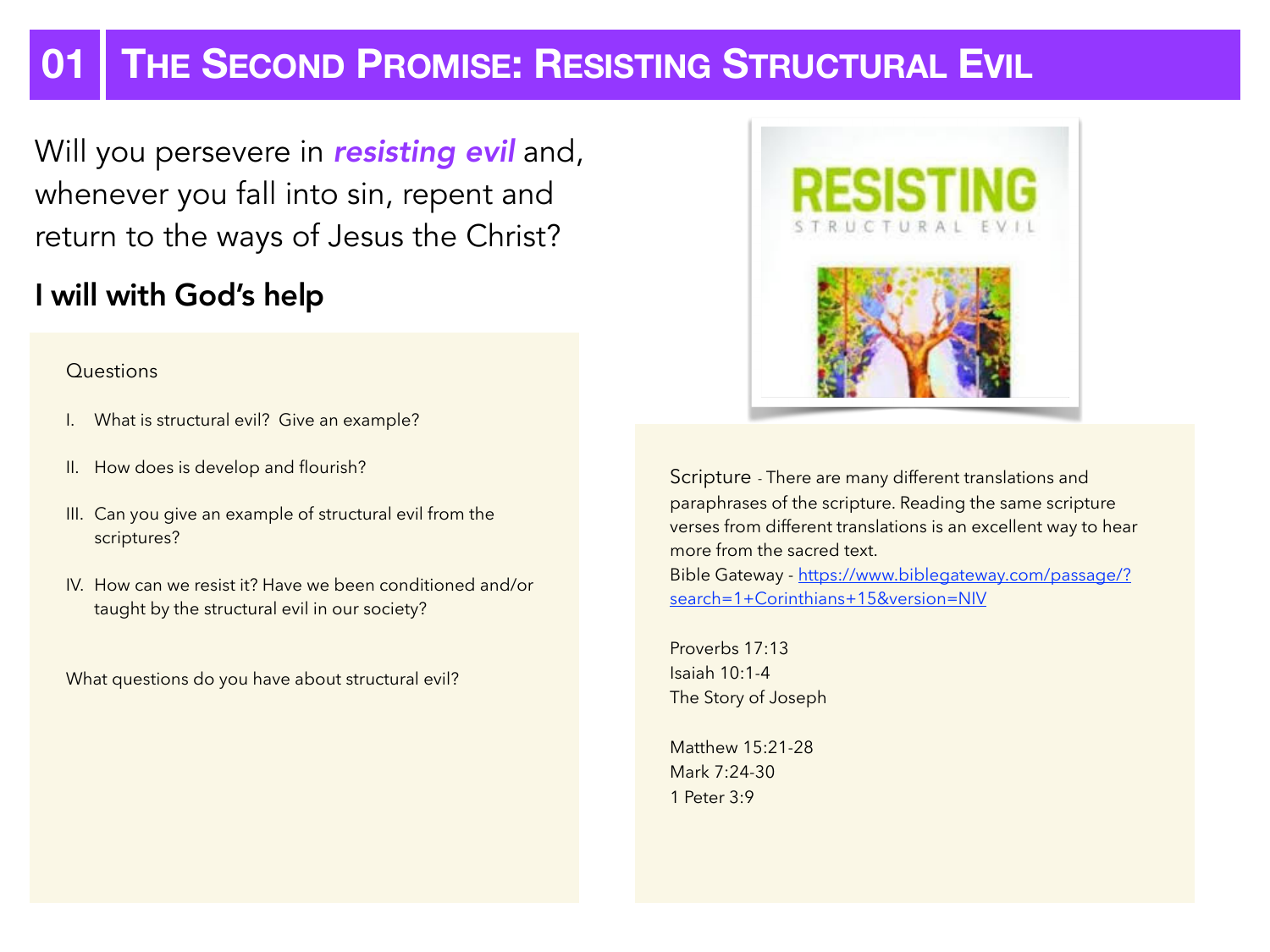# **01 THE SECOND PROMISE: WHENEVER YOU FALL INTO SIN**

Will you persevere in resisting evil and, *whenever you fall into sin*, repent and return to the ways of Jesus the Christ? I will with God's help

#### **Questions**

- What is sin?
- II. What does it mean to fall into sin?
- III. Do we fall into sin or do we chose it?
- IV. Can we be unaware that we are sinning?

What questions do you have about sin that you have never asked?

Personal reflection What sin still haunts me? What sin do I seem to repeat?

# LL INTO SI

Scripture - There are many different translations and paraphrases of the scripture. Reading the same scripture verses from different translations is an excellent way to hear more from the sacred text.

[Bible Gateway - https://www.biblegateway.com/passage/?](https://www.biblegateway.com/passage/?search=1+Corinthians+15&version=NIV) [search=1+Corinthians+15&version=NIV](https://www.biblegateway.com/passage/?search=1+Corinthians+15&version=NIV)

Genesis 3:1-24

Matthew 7:5 Matthew 22:13-39 Matthew 20:25 - 28; Mark 10:45 Mark 12:41-44 Luke 16:19-31 John 13:34-35 Romans 2:1